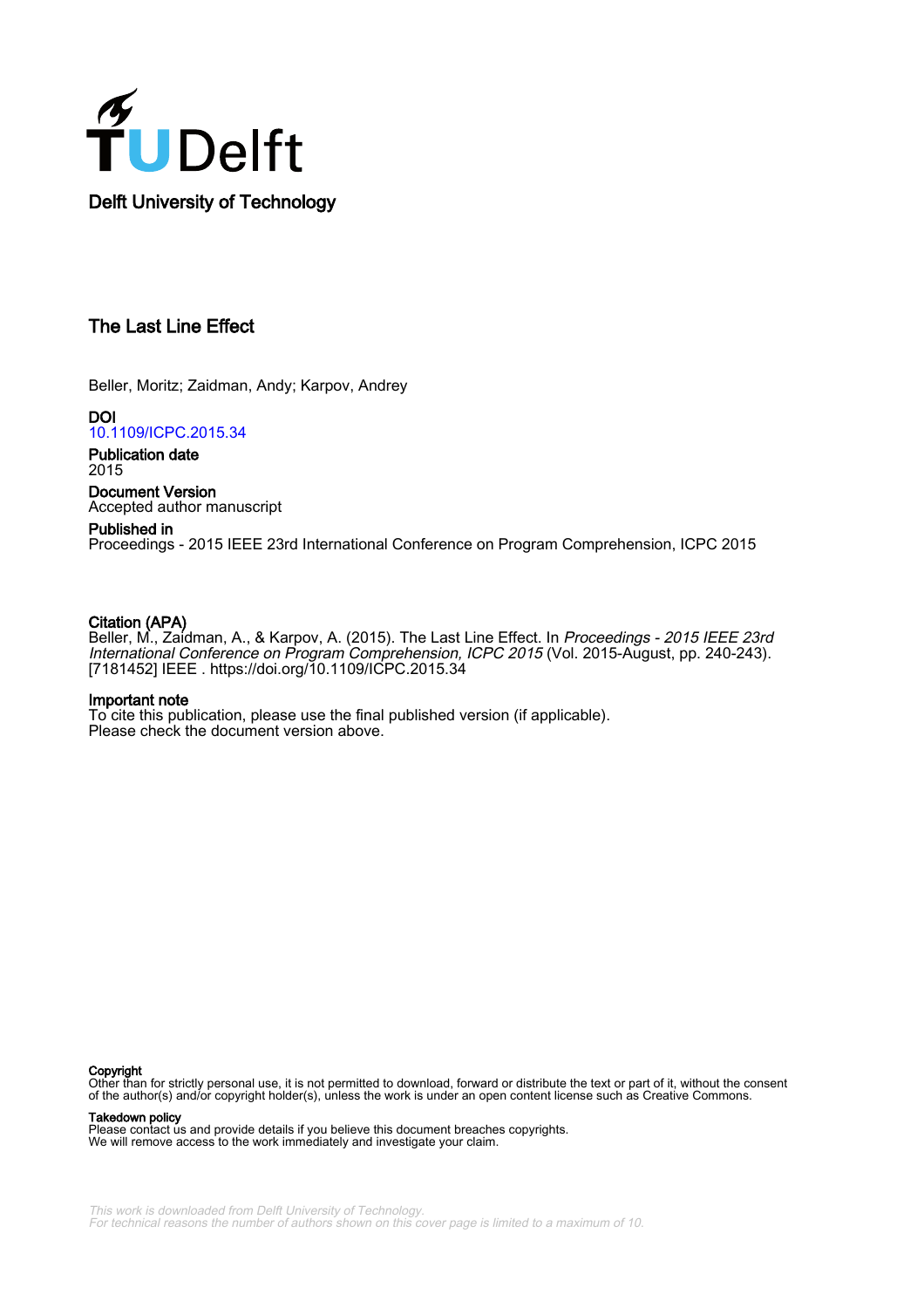# The Last Line Effect

Moritz Beller, Andy Zaidman Delft University of Technology, The Netherlands {m.m.beller,a.e.zaidman}@tudelft.nl

Andrey Karpov OOO "Program Verification Systems," Tula, Russian Federation karpov@viva64.com

*Abstract*—Micro-clones are tiny duplicated pieces of code; they typically comprise only a few statements or lines. In this paper, we expose the "last line effect," the phenomenon that the last line or statement in a micro-clone is much more likely to contain an error than the previous lines or statements. We do this by analyzing 208 open source projects and reporting on 202 faulty micro-clones.

#### I. INTRODUCTION

Software developers oft need to repeat one particular line of code several times in succession with only small alterations, like in this example from TrinityCore:<sup>[1](#page-1-0)</sup>

Example 1. TrinityCore

<span id="page-1-2"></span> $1 \times += \text{other} \cdot x$ ;  $2 y \leftarrow \text{other } y;$  $3 \text{ } z \text{ } += \text{ other } y$ ;

The 3D-coordinates of the other object are added onto the member variables representing the coordinates  $x_1$ ,  $y_1$ , z. However, the last line in this block of three similar lines contains an error, as it adds the y coordinate onto the z coordinate. Instead, the last line should be

```
3 \times 7 = \text{other } x;
```
Another example from the popular web browser Chromium<sup>[2](#page-1-1)</sup> shows that this effect also occurs in similar statements within one single line:

```
Example 2. Chromium
1 \text{ std} :: string host = ...;2 \text{ std} :: string port\_str = ...;3 if (host != buzz:: STR_EMPTY &&
       host != buzz :: STR\_EMPTY)
```
Instead of comparing twice that host does not equal the empty string, in the last position, port\_str should have been compared:

```
3 if (host != buzz:: STR_EMPTY &&
      port\_str := buzz::STR\_EMPTY)
```
Lines 1–3 from Example [1](#page-1-2) are similar to each other, as are the statements in the if clause in line 3 from Example [2.](#page-1-3) We call such an extremely short block of almost identically looking, repeated lines or statements a *micro-clone*. Through our experience as software engineers and software quality consultants, we had the intuition that *the last line or statement in a micro-clone is much more likely to contain an error than*

<span id="page-1-0"></span><sup>1</sup>TrinityCore is a popular opensource framework for the creation of Massively Multiplayer Online Games (MMOGs), [www.trinitycore.org.](http://www.trinitycore.org)

*the previous lines or statements*. The aim of this paper is to verify whether our intuition is indeed true, leading to two research questions:

- RQ 1 Is the last line in a multi-line micro-clone more likely to contain an error?
- RQ 2 Is the last statement in a single-line micro-clone more likely to contain an error?

As recurring micro-clones are common to most programming languages, the presence of a last line effect can impact almost any programmer. If we can prove that the last of a series of similar statements is more likely to be faulty, programmers and code reviewers know which code segments to give extra attention to. This can increase software quality by reducing the amount of errors in a program. When we posted a popular science blog entry<sup>[3](#page-1-4)</sup> about the last line effect, it was picked up quickly and excitedly in Internet fora.<sup>[4](#page-1-5)</sup> Many programmers agreed to our observation, often assuming a psychological reason to cause the effect, namely that programmers think they finished a change one step too early.

A natural way to come up with code like in Examples [1](#page-1-2) and [2](#page-1-3) is to write the first part, copy-and-paste it the necessary number of times, and then adapt the pasted fragments. Copyand-paste is one of the most widely used idioms in the development of software [\[1\]](#page-4-0). It is easy, fast, hence cheap, and the copied code is already known to work. Though often considered harmful, sometimes (micro-)cloning is in fact the only way to achieve a certain program behavior, like in the examples above.

A number of clone detection tools have been developed to find and possibly remove code clones [\[2\]](#page-4-1), [\[3\]](#page-4-2). While these automated clone detection tools have produced very strong results down to the method level, they are ill-suited for recognizing micro-clones in practice because of an abundance of false-positives. Therefore, we currently have no understanding of the error proneness of a single line or statement in a microclone, and, to the best of our knowledge, no similar study has ever been conducted.

Our paper closes this gap by

- introducing the term micro-clone.
- introducing the static analysis tool PVS-Studio that is able to reliably detect faulty micro-clones, which cannot be found with traditional clone detection.

<span id="page-1-4"></span><sup>3</sup>[www.viva64.com/en/b/0260](http://www.viva64.com/en/b/0260)

<span id="page-1-5"></span><sup>4</sup>[www.reddit.com/r/programming/comments/270orx/the](http://www.reddit.com/r/programming/comments/270orx/the_last_line_effect/) last line effect

<span id="page-1-1"></span><sup>&</sup>lt;sup>2</sup>Chromium is the open-source part of Google Chrome, [www.chromium.org](http://www.chromium.org/)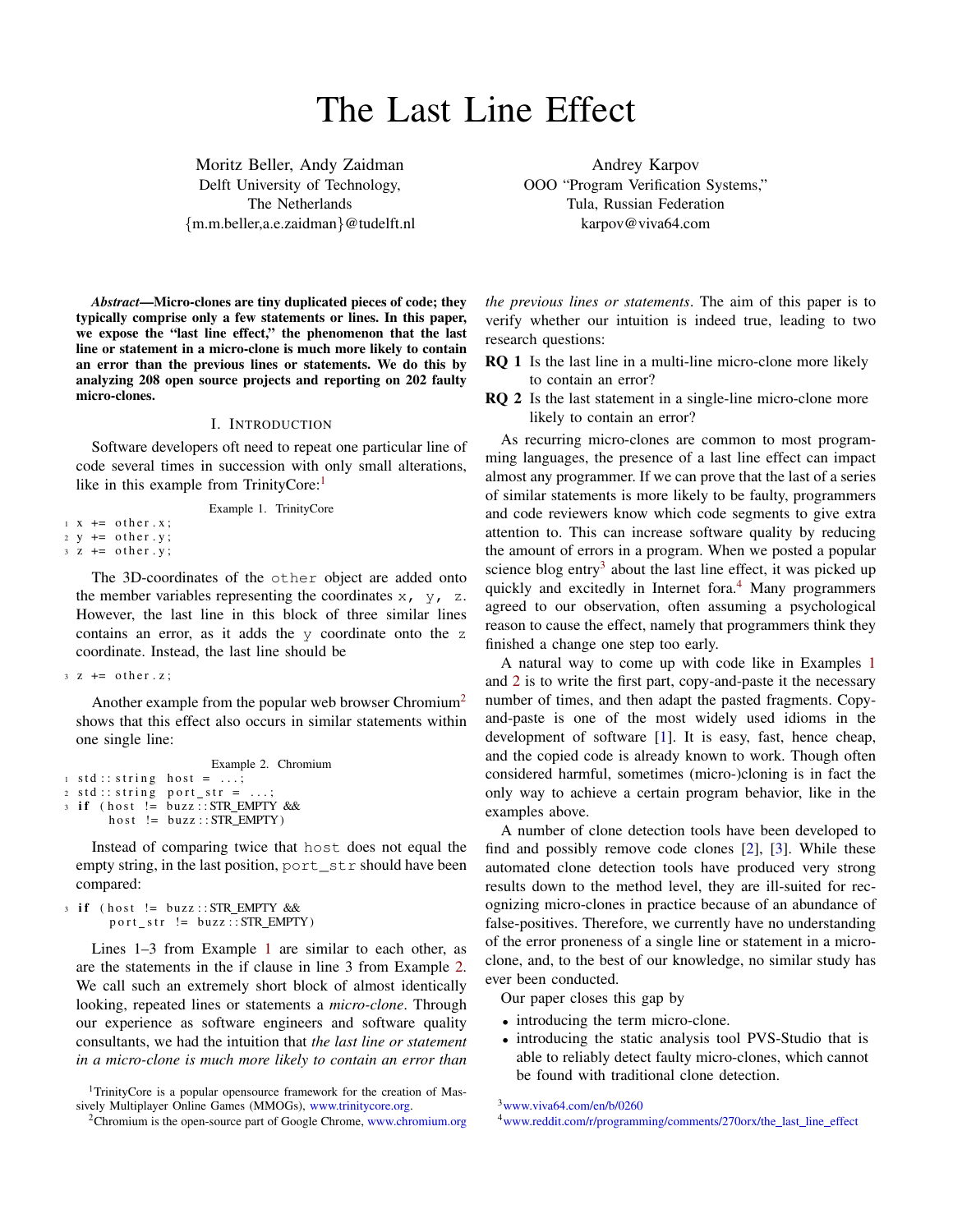TABLE I ERROR TYPES FROM PVS-STUDIO AND THEIR DISTRIBUTION.

<span id="page-2-0"></span>

| <b>PVS</b><br>Error<br>Code | Description <sup>5</sup>                                                                                       | #multiline<br>warnings | #within<br>line<br>warnings | $\Sigma$ # |
|-----------------------------|----------------------------------------------------------------------------------------------------------------|------------------------|-----------------------------|------------|
| V501                        | There are identical sub-expressions to the left<br>and to the right of the 'foo' operator.                     | 93                     | 88                          | 181        |
| V519                        | The 'x' variable is assigned values twice<br>successively. Perhaps this is a mistake.                          | 10                     | $\Omega$                    | 10         |
| V537                        | Consider reviewing the correctness of 'X'<br>item's usage.                                                     | 8                      | 0                           | 8          |
| V524                        | It is odd that the body of 'Foo 1' function is<br>fully equivalent to the body of 'Foo 2'.                     | 3                      | 0                           | ٦          |
| V525                        | The code containing the collection of similar<br>blocks. Check items $X, Y, Z, \ldots$ in lines N1,<br>N2, N3, |                        |                             |            |

• manually investigating the error proneness of 202 microclones in 208 well-known open-source systems (OSS).

Our findings show that in micro-clones similar to Examples [1](#page-1-2) and [2,](#page-1-3) the last line or statement is significantly more likely to contain an error than any other preceding line or statement.

## II. METHODS

In this section, we shortly describe traditional clone detection, why it is not suitable for the recognition of micro-clones, and how we circumvented this problem.

As Examples [1](#page-1-2) and [2](#page-1-3) demonstrate, the code blocks that we study in this paper contain "syntactically identical cop[ies]; only variable, type, or function identifiers have [...] changed." [\[4\]](#page-4-3) This makes them *extremely short type-2 clones* (usually shorter than 5 lines or statements, see tables [II](#page-3-0) and [III\)](#page-3-1), which we refer to as *micro-clones*.

# *A. Why Current Clone Detectors Are Not Suitable*

Traditional code clone detection works with a token-, line-, abstract syntax tree (AST), or graph-based comparison [\[4\]](#page-4-3). However, to reduce the number of false-positives, all approaches are in need of specifying a minimal code clone length for their unit of measurement (be it tokens, statements, lines or AST nodes) when applied in practice. This minimal clone length is usually in the range of 5-10 units [\[2\]](#page-4-1), [\[5\]](#page-4-4), which makes it too long to detect our micro-clones of length 2 to 4 units (see tables  $II$  and  $III$ ).

# *B. How We Found Faulty Micro-Clones Instead*

As clone detection is not able to reliably detect micro-clones in practice, we devised a different strategy to find them. Our RQs aim not at finding all possible micro-clones, but only the ones which are faulty. With this additional constraint, we could design and implement a handful of powerful analyses based on simple textual identity. These are able to find faulty code that is very likely the result of a micro-clone. Table [I](#page-2-0) describes the five analyses that found micro-clones in our study. For example, the analysis V501 simply evaluates whether there are identical expressions next to certain logical operators. If so, these are at best redundant and therefore cause a maintenance problem, or at worst present a real bug in the system.

<sup>5</sup>For a more detailed description, refer to [www.viva64.com/en/d](http://www.viva64.com/en/d/)

#### III. STUDY SETUP

In this section, we describe how we set-up our empirical study and which study objects we selected.

#### *A. Study Design*

Our study consists of four easily replicable steps.

- 1) Run the static analysis checker PVS-Studio on our study objects, with all checks enabled. PVS-Studio is a commercial static analysis tool developed by OOO Program Verification System and incorporates dozens of static analyses from clone detection to anti-usage-patterns of C-specific library functions. For replication purposes, a free trial of PVS-Studio is publicly available.<sup>[6](#page-2-1)</sup>
- 2) Inspect the corpus of warnings from PVS-Studio and remove false-positives and warnings not related to microcloning.
- 3) For each faulty micro-clone, count the total number of lines (RQ1) or statements (RQ2) and denote which lines or statements are faulty.
- 4) Naively, we assume each line has the same likelihood  $1/n$  of containing an error  $(H_0)$ , independent of its position in an  $n$ -line long faulty micro-clone. For example, lines 1 and 2 in a 2-liner clone each have a 0.5 probability of containing an error. However, if we can show that the error distribution per line from step (3) significantly differs from such a uniform distribution on a  $\sigma = 0.05$  significance level, we reject  $H_0$ and assume a non-uniform error distribution. For each micro-clone length *n*, we use Pearson's  $\chi^2$  test with  $n - 1$  degrees of freedom to compare our empirical distribution's goodness-of-fit to a  $1/n$ -equipartition.

## *B. Study Objects*

To ensure the replicability and feasibility of our study, we focused on well-known open-source systems. Among the 208 OSS, we found instances of defective micro clones in such renowned projects as the music editing software Audacity (2 findings), the web browsers Chromium (9) and Firefox (9), the XML library libxml (1), the databases MySQL (1) and MongoDB (1), the C compiler clang (14), the egoshooter Quake III (3), the rendering software Blender (4), the 3D visualization toolkit VTK (7), the network protocols Samba (3) and OpenSSL (1), the video editor VirtualDub (3), and the programming language PHP (1).

# IV. RESULTS

In this section, we deepen our understanding of faulty micro-clones by example and statistical evaluation.

### *A. In-Depth Investigation of Findings*

We ran the complete suite of all PVS-Studio analyses on our 208 OSS from mid-2011 to December 2014. Andrey Karpov, a professional software consultant, manually sorted-out false positives, so that 1,683 potentially interesting warnings with 148 different error codes remained.<sup>[7](#page-2-2)</sup> We manually investigated

<span id="page-2-1"></span><sup>6</sup>[www.viva64.com/en/pvs-studio-download](http://www.viva64.com/en/pvs-studio-download/)

<span id="page-2-2"></span><sup>7</sup>Our raw and analyzed data: [dx.doi.org/10.6084/m9.figshare.1313697.](http://dx.doi.org/10.6084/m9.figshare.1313697)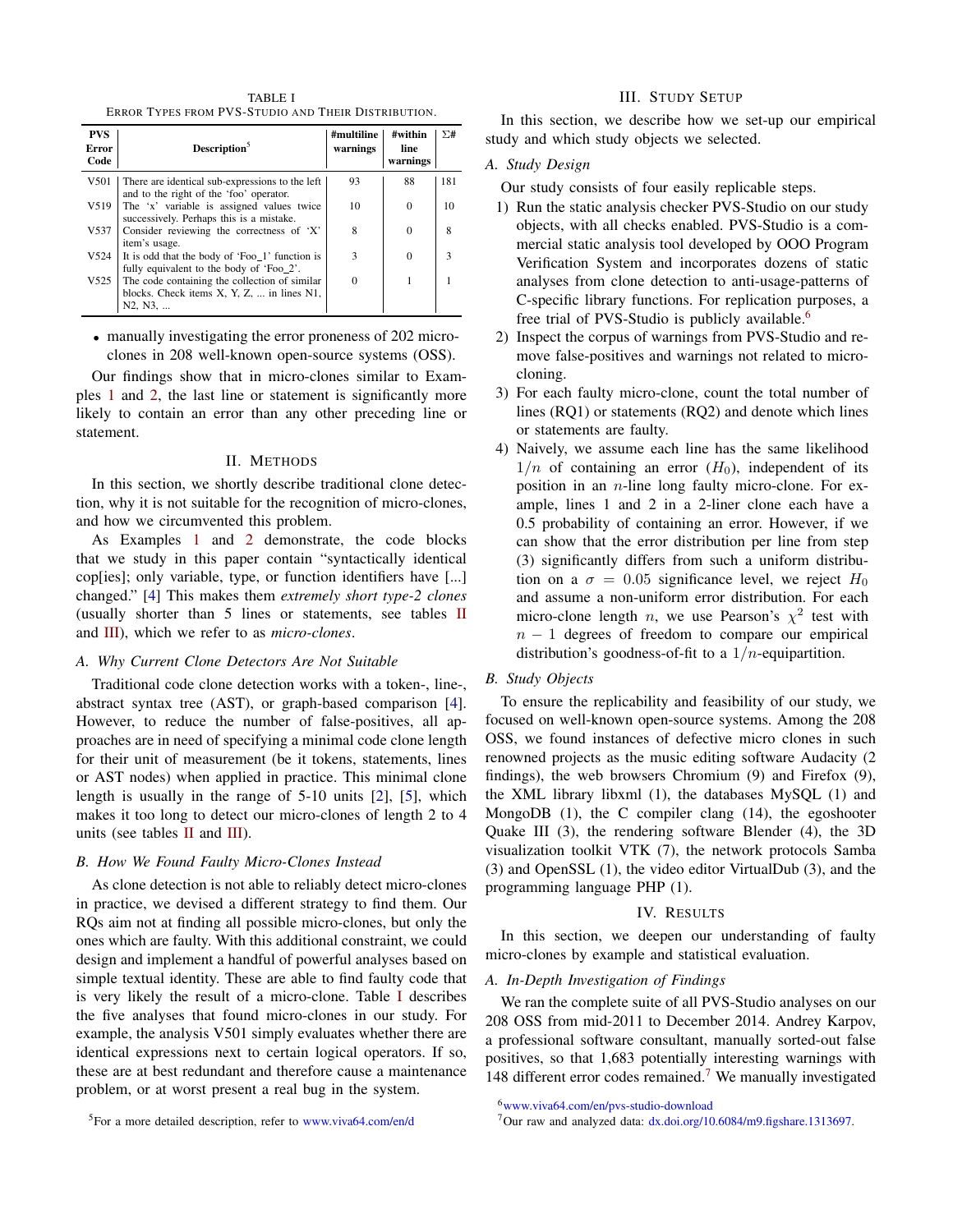all 1,683 and found that 202 warnings with five distinct error codes were related to micro-cloning. Table [II](#page-3-0) shows the errorper-line distribution of our 108 micro-clones consisting of several lines, and table [III](#page-3-1) that of our 94 micro-clones within one single line. Cells with gray background are non-sensible (i.e. for a micro-clone of 2 lines, no error can occur in line 3). The yellow diagonal highlights errors in the last line or statement.

# *B. Warning Types By Example*

In the following, we report on the details of 202 PVS-Studio-generated warnings by providing representative examples to convey a better intuitive understanding of our findings.

*1) V501:* As table [I](#page-2-0) shows, the majority of micro-clone warnings are of type V501. A prime example for a V501-type warning comes from Chromium:

Example 3. Chromium r e turn ! profile. GetFieldText (AutofillType (  $NAME$  FIRST  $)$  ) . empty  $()$  | ! profile. GetFieldText (AutofillType ( NAME\_MIDDLE) ) . empty ( ) ! profile . GetFieldText (AutofillType ( NAME\_MIDDLE) ) . empty ();

In this one-liner micro-clone the second and third cloned statement are lexicographically identical but connected with the logical OR-operator  $(| \rangle)$ , thus representing a tautology. Instead, the boolean expression misses to take into account the surname (NAME\_LAST), an example of the last statement effect in this tricolon.

*2) V519:* When setting the value of a variable twice in succession, this is typically either unnecessary – and therefore a maintenance problem because it makes the code harder to understand as the first assignment is not effective –, or an outright bug. In this V519 example from MTASA, m\_ucRed is assigned twice, but the developers forgot to set m\_ucBlue.

```
Example 4. MTASA
1 m ucRed = ucRed; m ucGreen = ucGreen; m ucRed =
      ucRed ;
```
*3) V537:* An illustrative example for a V537 finding comes from Quake III, where PVS-Studio alerts us to review the use of rectf.X:

```
Example 5. Quake III
        rect \rightarrow X = roundr (rect f. X);\text{rect} \rightarrow Y = \text{roundr}(\text{rect} \cdot X);
```
Indeed, the rectangle is falsely assigned the rounded value of rectf.X in its y coordinate in the second (i.e. last) line of this micro-clone.

*4) Counterexample:* However, not in all instances of an erroneous micro-clone does the problem lie in the last line or statement. Take this rare counterexample from Chromium, which we counted to the 7 instances of an error in line 2 of a three-liner micro-clone (see table  $II$ ):

Example 6. Chromium

```
1 if (std:: abs (data_[M01] – data_[M10]) > epsilon
2 \quad \text{std} :: abs (data_{M02}] - data_{M02}) > epsilon\text{std} :: \text{abs} (\text{data} [\text{M12}] - \text{data} [\text{M21}]) > \text{epsilon}
```
TABLE II ERROR DISTRIBUTION FOR MICRO-CLONES WITH > 1 LINE.

<span id="page-3-0"></span>

<span id="page-3-1"></span>TABLE III ERROR DISTRIBUTION FOR MICRO-CLONES WITHIN ONE LINE.



In line 2, the engineers deducted data [M02] from itself. Instead, they meant to write:

 $std :: abs (data_{M02}] - data_{M20}] > epsilon ||$ 

#### *C. Statistical Evaluation*

For each column in tables  $II$  and  $III$ , we performed a Pearson's  $\chi^2$  test on a  $p = 0.05$  significance level to show whether the individual distributions are non-uniform. Results, reported in the last two rows, are only meaningful for microclone lengths with enough empirical observations, which are columns 2, 3 and 4 in both tables.

For RQ1 and RQ2, we got significant p-values for microclones consisting of 2, 3, and 4 lines or statements, respectively  $(p < 0.05)$ . This means that we can reject the null hypothesis that errors are uniformly distributed across statements or lines. Instead, the distribution is significantly skewed towards the last line or statement. We would expect similar findings for longer micro-clones, but these were too rare to derive statistically valid information.

We can summarize the results across micro-clone lengths into the two events "error not in last line or statement" and "error in last line or statement", shown in table [IV.](#page-4-5) Our absolute counts show that in micro-clones similar to Example [1,](#page-1-2) the last line is more than twice as likely to contain a fault than all previous lines taken together. When looking at the individual line length in table [II,](#page-3-0) the last line effect is even as high as a nine-fold increased error-proneness for the oft-appearing clone lengths 2 and 4. The results for cloned